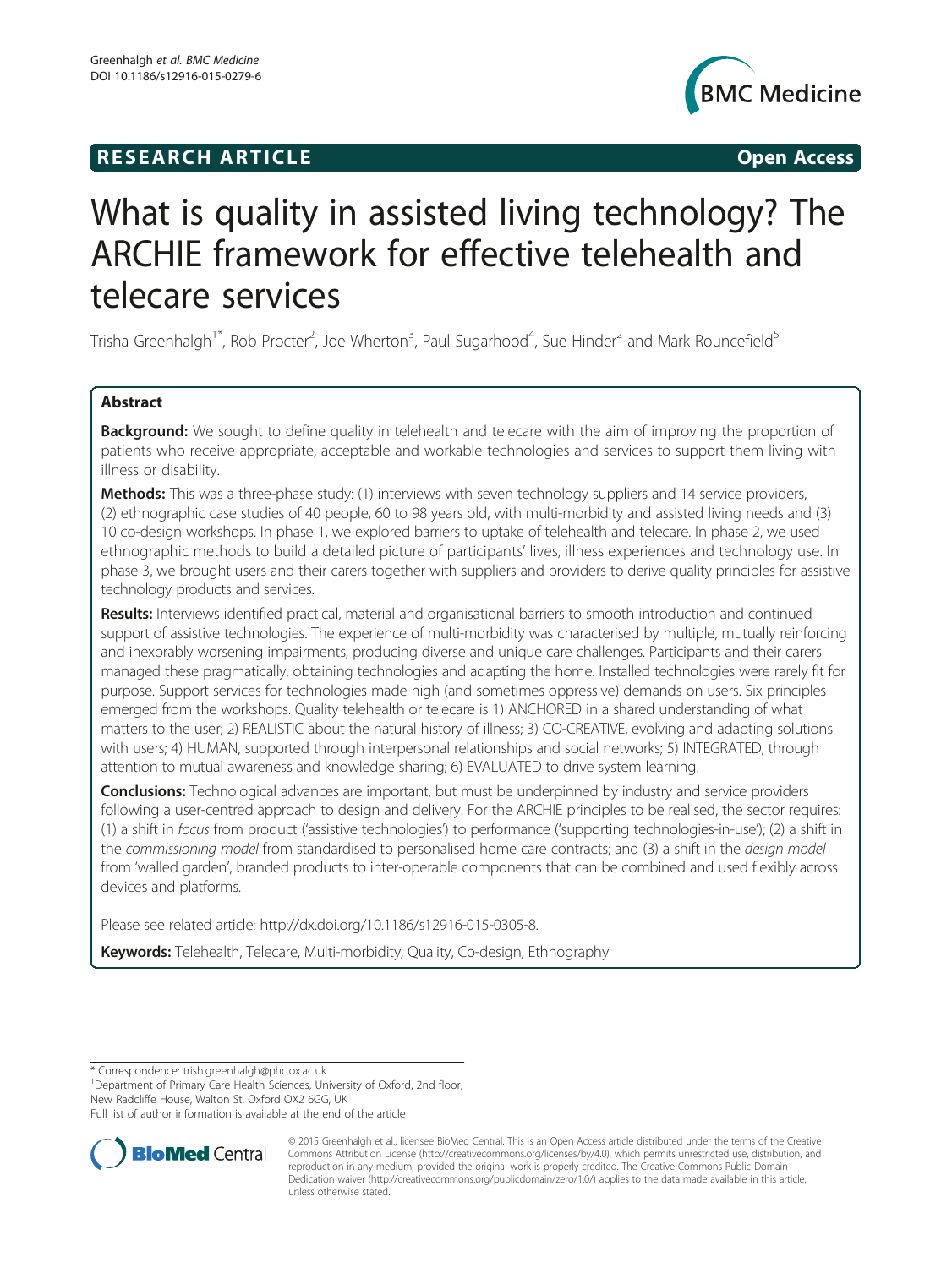# Background

# Assisted living technologies

Assisted living (or 'assistive') technologies include telehealth (remote monitoring for clinical biomarkers) and telecare (for example, alarms, sensors, reminders), designed to deliver health and social care services to the home [1]. The arguments for developing them are well rehearsed [2-5], though not unchallenged [3,6-8]. As society ages (so the argument goes), more and more people have chronic conditions; assistive technologies, alongside self-management by patient and carer, will help monitor, treat and even prevent such conditions, thereby improving quality and length of life while also relieving pressure on increasingly stretched health and social care services.

Driven partly by concerns about costs of long-term care, investment in assistive technologies from industry, government and research sponsors is high. In the UK, for example, the Department of Health's £31 M Whole Systems Demonstrator trial (2008 to 2011) was, as its name implies, designed to demonstrate the effectiveness and cost effectiveness of 'whole system' approaches to technology introduction and use [9] – though arguably, it generated more controversies than it resolved [10]. The Technology Strategy Board (TSB) allocated £25 M to its Assisted Living Innovation Platform (ALIP) in 2008 to 2011, with many projects attracting matched industry funding. ALIP's main sequel, DALLAS (Delivering Assisted Living Lifestyles at Scale), a £23 M partnership between TSB, the National Institute for Health Research (NIHR) and government, runs from 2011 to 2015. The European FP7 (2008 to 2013) and Horizon 2020 initiatives include large, inter-sectoral programmes to produce assistive technologies at scale and drive these into production and widespread use [3].

We have previously demonstrated, through discourse analysis of academic, policy and lay texts, that such programmes are predicated on a modernist vision of the 'smart' home in which ubiquitous technologies, seamlessly integrated with health and social care information systems, will enable dignified ageing by preventing, minimising or compensating for the effects of degenerative disease [3]. The assumption behind this vision is that assistive technologies, if optimally developed and implemented at scale by a thriving and innovation-driven technology industry, will generate social change and thereby (at least partly) solve the uncomfortable problem of what we should do with the growing 'burden' of ageing and dependent citizens – while also saving money.

But this vision of a technology-supported 'better society' remains elusive, for two reasons. First, there is persistent over-confidence in the capacity of technological innovations to configure the future. Second, there are material and ethical questions of how chronic illness and suffering affect people's capacity to live in the world. These themes have been addressed in what might be called the 'critical' literature on assistive technologies, summarised briefly below.

#### The myth of the smart home

In Designing a Digital Future, Dourish and Bell expose the myth (now 25 years old) of the 'smart home' [11]. They highlight designers' preoccupation with the *proximate* future, an imminent era of 'calm' – ever-present, invisible, reliable – technology, when the mess and hassle (for example, glitches, bugs, interoperability, intellectual property, information governance, set-up costs and so on) associated with technologies have been resolved, leading to 'a future saturated with technology' (page 22). This utopian future, they warn, will never materialise and needs to be purged from our dreams and plans:

'Lift the cover, peer behind the panels, or look underneath the floor, and you will find a maze of cables, connectors, and infrastructural components…. Push further, and you will encounter regulatory authorities who authorize interventions and certify qualified individuals, committees that resolve conflicting demands in the process of setting standards, governments that set policy, bureaucrats who implement it, marketers who shape our views of the role of the infrastructure in our lives, and more. Mess is always nearby' (page 4) [11].

In the modernist dreams of policymakers and designers, a new generation of more sophisticated information and communication technologies (ICTs) is what is needed to rescue people from this 'mess' and to bring order to their affairs [3]. Yet the reality often proves otherwise, especially in applications where a close fit between technology and user requirements is essential, but the heterogeneity of the latter – and, in some circles, a privileging of quantitative research over qualitative – limits our understanding of them [12]. Examining programmes through a socio-technical lens, it is likely that successful technology development, installation and use will be challenged by contestation about standards (clinical and technical), policies (national and local), practicalities of use (the ubiquitous model-reality gap in all its forms), service support (what is the role of the physician, specialist nurse, call centre or data processing hub in the ongoing support of an installed device?) and commercial interests (including manufacturers' profit motive and associated barriers to interoperability). Rather than being 'plug and play', assistive technologies will always need skilled human work, inter-sectoral negotiation and a social infrastructure to ensure that they 'work'.

#### The uniqueness of assisted living needs

Modernist research on assistive technologies, led by computer scientists, is remarkably thin on clinical detail.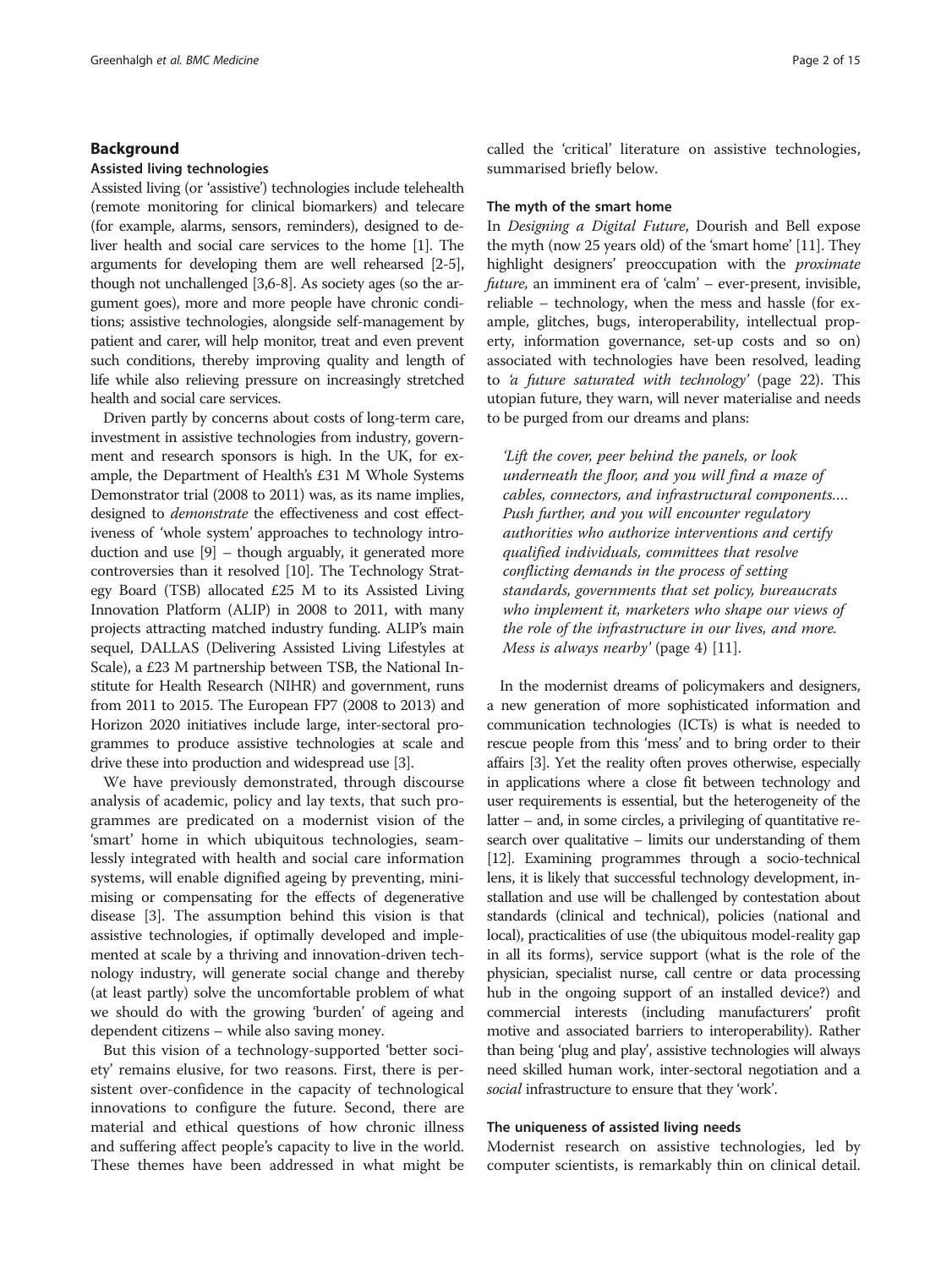Because of this, it tends to generate superficially plausible solutions that may prove unusable in practice because their design fails to take account of how multiple medical conditions affect a person's ability to understand and operate a technical device – or of variation in how people may want to use the device and, indeed, what they may want to use it for [3,12-15]. Yet clinical experience readily demonstrates that people's illnesses and impairments are unique, and every individual will have different goals and a different view of how technologies will best help them.

Everyday ethics is a key theme in critical assistive technology research. As Heidegger showed, we use technologies (when we can, and to the extent that they 'work') to do things and make things – and at a more abstract level, to achieve what matters to us [13]. When a technology interferes with what matters to people (for example, when it makes the bedroom look and feel like a hospital ward), they quickly reject it.

Underpinned by this critical perspective, and with the aim of improving the proportion of patients who receive appropriate, acceptable and workable technologies and services to support them living with illness or disability, we sought to answer the following research question: what is quality in the design, implementation and use of telehealth and telecare, and how might we achieve such quality?

# Methods

#### The ATHENE study

The ATHENE study (Assistive Technologies for Healthy Living in Elders: Needs Assessment by Ethnography), which ran from 2010 to 2013, was funded by the Technology Strategy Board Assisted Living Innovation Platform programme. It sought to produce a rich understanding of the lived experiences and needs of older people with multi-morbidity and to explore how those involved in providing and supporting the technology – technology suppliers, health and social care providers – can work with care recipients and carers to 'co-produce' technologies and service solutions. The ATHENE study had an external steering group with an independent lay chair and representatives from academia, policy, health and social care providers, technology suppliers and service users (including technology users). Ethical approval was gained from Queen Mary University of London Research Ethics Committee (QMREC2011/38 1 June 2011), Harrow NHS Research Ethics Committee (11/LO/0737, 8 July 2011) and subsequent amendments.

The study consisted of three phases. Phase 1 involved initial interviews with 21 key stakeholders from technology suppliers  $(n = 7)$  and service provider organisations  $(n = 14)$ . Phase 2 consisted of detailed ethnographic studies of 40 individual cases, conducted in and around

the person's home to map the complex healthcare, social care and socio-cultural needs of older people and their carers, encompassing a range of ethnic and social groups. Phase 3 took forward exemplar cases and used participatory design methods to explore how older people and their families might work directly with industry designers and service providers to produce fitfor-purpose technologies (either new or adapted) along with appropriate service support, that fit in with people's care needs and lifestyles. Previous papers from the ATHENE project have reported the methodology [16], findings from interviews with suppliers and service providers theorised using diffusion of innovations theory [17], and analyses of the ethnographic data from a sociological perspective [13] and from a computer-supported cooperative work perspective [18].

# Sample and setting

The study was undertaken across two sites, in London and Manchester, both characterised by ethnic and socioeconomic diversity with a predominance of poverty and deprivation. The sample of seven technology suppliers was drawn from a range of medium and large companies that made and supported assistive technologies. They were recruited via networking events on assisted living and/or industry representatives on our steering group; we set no restrictions on the particular technologies they made. We have deliberately not given detailed information about these organisations to preserve anonymity. The 14 service provider representatives were drawn from 10 telecare and telehealth support services, comprising six local authorities, one private, two NHS trusts and one voluntary sector. Demographic characteristics of the participants living with multi-morbidity are summarised in Table 1 and medical conditions (objective and subjective) in Table 2.

#### Theoretical position

Our critical (in the sense of 'critique', not 'criticism') perspective on assistive technologies rejects the technological determinism and naïve utopianism of many studies of telehealth and telecare [3]. It is grounded in phenomenological philosophy, especially Merleau-Ponty's work on perception and Heidegger's concept of how technology, when 'ready-to-hand' (that is, smoothly aligned with a person's bodily and mental functions), extends both sensory perception (the capacity to feel, see, hear and so on) and motor intentionality (the capacity to act purposefully using the body) [19,20]. Within this framing, we align with others' research on the sociology of the body (particularly Pickard and Rogers on the lived experience of illness and ageing [21,22]); the 'moral turn' in the social sciences, particularly Sayer's notion of 'what matters to people' [23] and Mort *et al.*'s work on the social and ethical implications of telecare technologies, which, in order to 'work',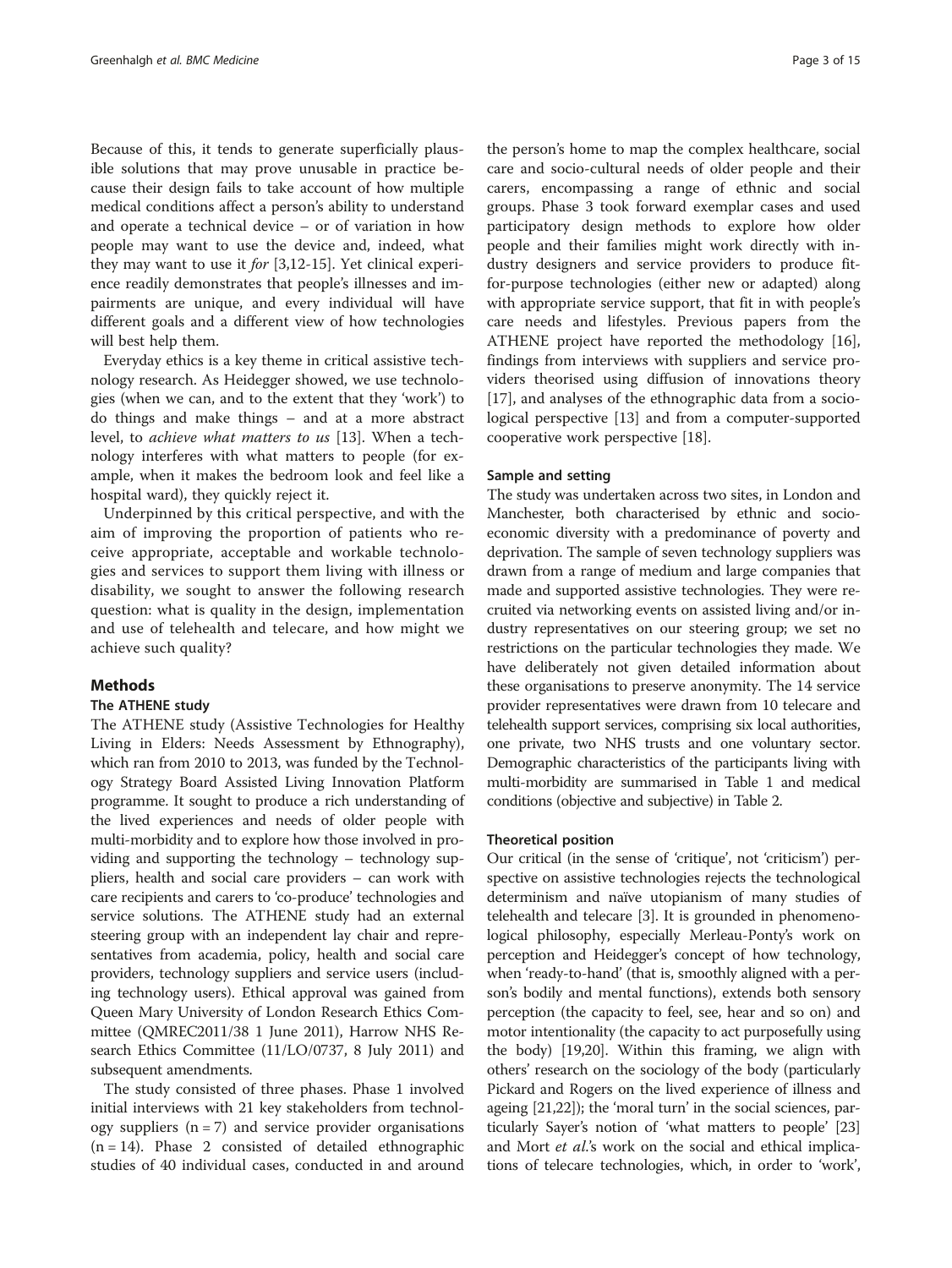#### Table 1 Summary of participants in phase 2

| Age (median, range) 81 (60 to 98) years           | <b>Number</b>  |
|---------------------------------------------------|----------------|
| Gender                                            |                |
| Male                                              | 13             |
| Female                                            | 27             |
| Ethnicity                                         |                |
| White British                                     | 24             |
| Other European                                    | 1              |
| South Asian                                       | 4              |
| Chinese                                           | 3              |
| Caribbean                                         | 5              |
| African                                           | $\mathfrak{D}$ |
| Housing status                                    |                |
| Own house or flat                                 | 19             |
| Privately rented                                  |                |
| Housing association                               |                |
| Local authority                                   | 10             |
| Sheltered housing (that is, with resident warden) | 3              |
| Living arrangements                               |                |
| Alone                                             | 18             |
| With partner only                                 | 13             |
| With partner and/or other carer                   | 9              |

must be nested in networks of accountable human relations and responsibilities [12].

Our work also aligns with other research in the critical ethnography tradition, including what Star has called 'the ethnography of [technological] infrastructure' [24,25]; 'health and place' geography, in which healthcare technologies and their use are considered in the context of the physical, material and symbolic spaces of the home and community, and the networks of family and social relations linked to these [26,27]; and critical nursing studies, in which the old-fashioned dualism 'high-tech' versus 'high-touch' is replaced with a more contemporary theorisation of how technology can support intimate nursing care of the body [15]. Much of this critical literature comes from the Netherlands, Sweden and Norway, where the study of technology-inuse (performative, practice-focused and using ethnography in real-world settings) has high credibility. But such approaches currently have less of a foothold in the UK and North America, where research funders have tended to privilege development of advanced technology solutions and randomised trials to 'demonstrate' these [9].

A phenomenological lens begins with the intended technology user's perceptions and desires and asks how technology could augment the former and help achieve the latter. This approach thus has a very different starting-

# Table 2 Summary of medical conditions and subjective

impairments in phase 2 participants

| <b>Objective medical conditions</b>                                                                                                      | Number         |
|------------------------------------------------------------------------------------------------------------------------------------------|----------------|
| Neurological conditions (stroke, Parkinson's, other tremor,<br>severe migraine, past polio, not formally diagnosed)                      | 20             |
| Arthritis                                                                                                                                | 14             |
| High blood pressure and/or high cholesterol                                                                                              | 14             |
| Chronic respiratory disease (asthma, chronic obstructive<br>pulmonary disease)                                                           |                |
| <b>Diabetes</b>                                                                                                                          | 11             |
| Macular degeneration, glaucoma or cataract                                                                                               | 11             |
| Coronary heart disease                                                                                                                   | 10             |
| Depression, anxiety or psychological stress                                                                                              | 7              |
| Dementia, cognitive or memory problems                                                                                                   | 7              |
| Side effects from medication                                                                                                             | 7              |
| Trauma (for example, recent or persisting effect of<br>past fracture)                                                                    | 6              |
| Swollen feet without formal diagnosis                                                                                                    | 3              |
| Cancer                                                                                                                                   | $\overline{2}$ |
| Other (e.g. urogenital, kidney failure, anaemia, tendency to<br>infections, hormone deficiency, peptic ulcer, sleep<br>apnoea, deafness) | 16             |
| Subjective impairments affecting basic day to day tasks                                                                                  |                |
| Generalised tiredness/low energy                                                                                                         | 23             |
| Significant and persistent pain                                                                                                          | 18             |
| Stiffness or weakness in joints and/or muscles                                                                                           | 18             |
| Shortness of breath                                                                                                                      | 13             |
| Poor or no vision                                                                                                                        | 11             |
| Unsteadiness, dizziness or balance problems                                                                                              | 9              |
| Poor cognitive capacity, concentration or confidence                                                                                     | 11             |
| One or more limbs paralysed                                                                                                              | 7              |
| Bulky device affecting mobility (e.g. oxygen cylinder, catheter)                                                                         | 7              |
| Incontinence                                                                                                                             | 6              |
| Difficulty with fine finger movements and/or writing                                                                                     | 5              |
| Blackouts, loss of consciousness or perceived risk of these                                                                              | 5              |
| Physical bulk (obesity, severely swollen legs)                                                                                           | 4              |
| Wandering                                                                                                                                | 2              |

point from studies emphasising how assistive technologies could be used for supporting the biomedical agenda (for example, monitoring of disease). In the past, designers assumed that computers would be used in homes for the same tasks as they were used for in offices (for example, filing, calculating). Early computers aimed at the home market emphasised how important these tasks were (or were likely to become) in the modern home. It was only when people began to envisage home computers in a radically different way, to 'digitally enable' the home activities that mattered to people like playing games and listening to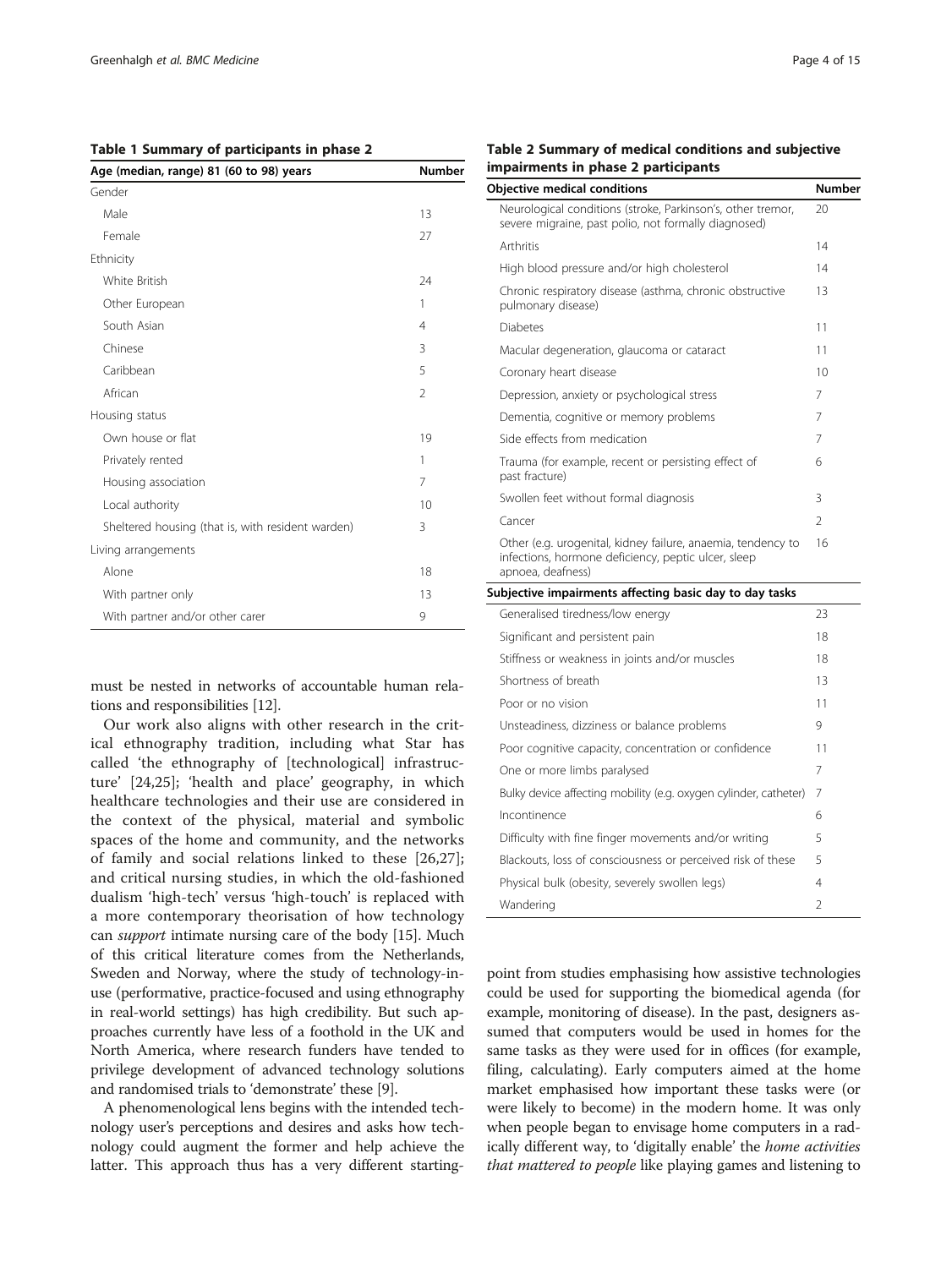music, that home computing took off at scale [11]. In the study reported here, we sought to apply this general principle to assistive technologies. Starting from the premise that attempts to turn the home into a mini-hospital are doomed to failure, we developed and refined ethnographic techniques to build a rich picture of how people actually live with multi-morbidity. We focused in particular on the experience of illness and suffering and how people use (or why they choose not to use) particular technologies.

Phenomenology underpins the science of experiencebased design, which takes the patient's 'ordinary experience' as the starting point for clinical microsystem and wider health system redesign [28]. As noted above, few technologies designed for the so-called smart home are 'plug and play'; there is an emerging literature on how individuals adapt and customise them to fit with personal needs and capabilities and with the material constraints of their local setting [11].

# Phase 1: Interviews

Sixteen semi-structured interviews were conducted with a purposeful sample of 21 participants (7 technology designers and 14 service providers) involved in the development and provision of telecare in the UK; full details are given in a separate paper [17]. Questions focused on perceived challenges to the uptake and use of telecare; the technology design process; the installation and support of telecare technologies; and views about future developments. The interview protocol was adapted as the study progressed to explore emerging themes in more detail. Interviews were recorded with consent and transcribed.

# Phase 2: Ethnographic studies

In the ethnographic studies (described in detail elsewhere [13]), we visited 40 participants at home, each on several occasions one to two weeks apart, and encouraged them to help us build a rich picture of their lives, including their daily activities and what mattered to them. Our techniques include cultural probes (in which participants become co-ethnographers, using cameras, diaries and scrapbooks to collect data about their lives); home tours (in which the participant takes the researcher round their home, describing each room's significance and activities that occur in it) and narrative interviews (in which a conversational format is used to explore stories about the person's life raised by them) [16,29]. We analysed the multi-modal dataset thematically and applied narrative as a summarising and synthesizing device to produce rich individual case studies (four to ten pages long) of each participant, presented in a semi-structured format that covered: the social and cultural and historical context; the participant's experience of ageing and ill health; key people (lay and professional) in their life; what mattered to them; technologies in their home and life; key material properties (of the technologies) and key capabilities (of the individual to operate and interpret these technologies); and specific incidents of using (or choosing not to use) technologies.

# Phase 3: Co-design workshops

Ten workshops were conducted with 61 participants. Four were held with a total of 30 end-users (case participants, their carers and third-sector advocates); three were held with a total of 18 service provider representatives (occupational therapists, nurses, monitoring operators, technicians, service managers, commissioners); and two were held with 13 technology industry representatives (designers, engineers, business development, marketing). The final workshop brought together 11 representatives from across these different user and stakeholder groups.

Co-design workshops are an established participatory design approach to help users and stakeholders articulate existing practices, identify challenges and develop new ideas [30]. They have much affinity with Robert and colleagues' work on experience-based co-design of clinical services [31], but include a more explicit focus on the design, adaptation and use of technologies. During the workshops, we presented vignettes from the ethnographic work to communicate the lived experience of older users, promote the sharing of personal stories and elicit ideas about how the technologies and services currently on offer could be improved.

In the four technology user workshops (users, carers and advocates), vignettes were presented using a 'storyboard' format, which depicted, in cartoon-strip format, a narrative in a series of frames (see example in Figure 1). The stories were fictional but based on real accounts from the ethnography of problems encountered with assistive technologies. Workshop participants considered the material features of technologies, facilitated by a sorting exercise of cards depicting specific devices' design features. They also considered aspects of telehealth and telecare service provision, facilitated using a flow diagram of the assistive technology provision process – 'assessment', 'decision for telecare/telehealth', 'installation and training', and 'review'.

The four service provider and two technology industry workshops began with a presentation of an anonymised case study from phase 2 along with additional data extracts (stories, quotes, probe materials and photographs). Participants were sent the example case summary prior to each workshop (with the index participant's consent) and asked to reflect on three questions: (1) Bearing in mind what matters to this person, how could their life be improved through a technology or service?; (2) What would be the issues/challenges in implementing one of these solutions and how might these be overcome?; and (3) How might the technology or service be sustained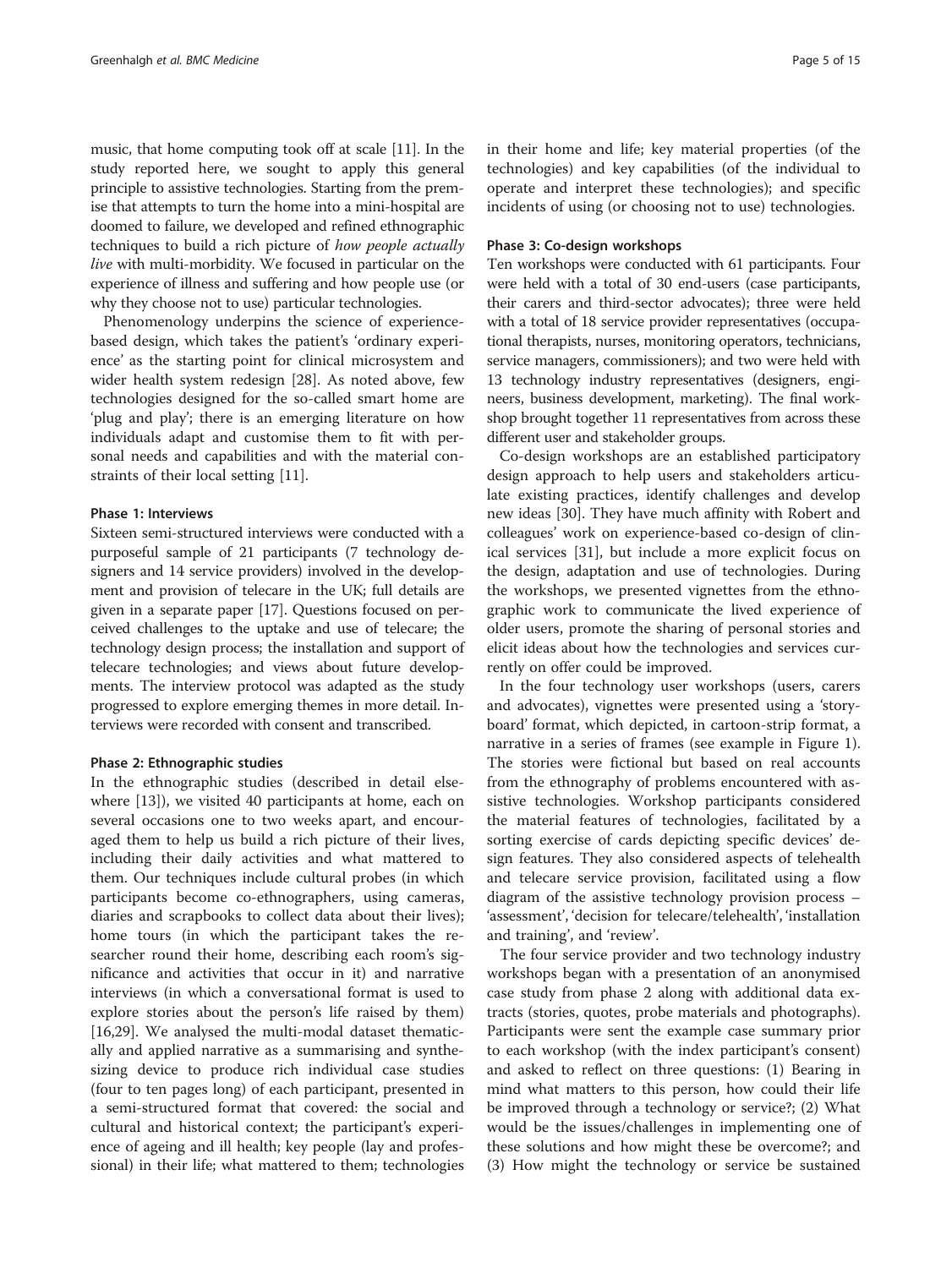

and adapted over time? Following discussions on the vignettes, participants considered the implications for service design, facilitated by a flow-diagram of the service delivery process, such as 'assessment' and 'review'. The industry workshop centred on implications for technology development, articulated in design terminology, such as 'requirements gathering', 'prototyping', 'field trials', 'user feedback'.

All workshops were audio recorded and professionally transcribed. The end-user, industry and service provider workshops were analysed separately using a constant comparative approach [32] to summarise participants' perspectives on the ethnographic data and priorities for technology and service improvements. Common themes across the first nine workshops were synthesised to sharpen the focus for the final cross-sector workshop, which brought together the different user and stakeholder groups. An anonymised case summary was used to provoke discussion on how collaboration between formal and informal carers could be supported through technical and social systems. Prompt cards were used for participants to brainstorm about whom they would like to communicate with across the care network, and what type of information would help them support the technology user more effectively. Again, this workshop was recorded and transcribed.

# Data analysis

We used the 21 transcribed stakeholder interviews from phase 1, 40 individual case studies from phase 2, and the written summaries of the 10 co-design workshops from phase 3 as an intermediate dataset. JW and TG reanalysed these texts thematically using the question 'what is quality in telehealth/telecare provision?' as a guiding question. Each researcher independently looked through the texts and identified characteristics of 'quality' telehealth or telecare and also examples of (real or perceived) quality failures. These were shared among the wider research team and refined by discussion.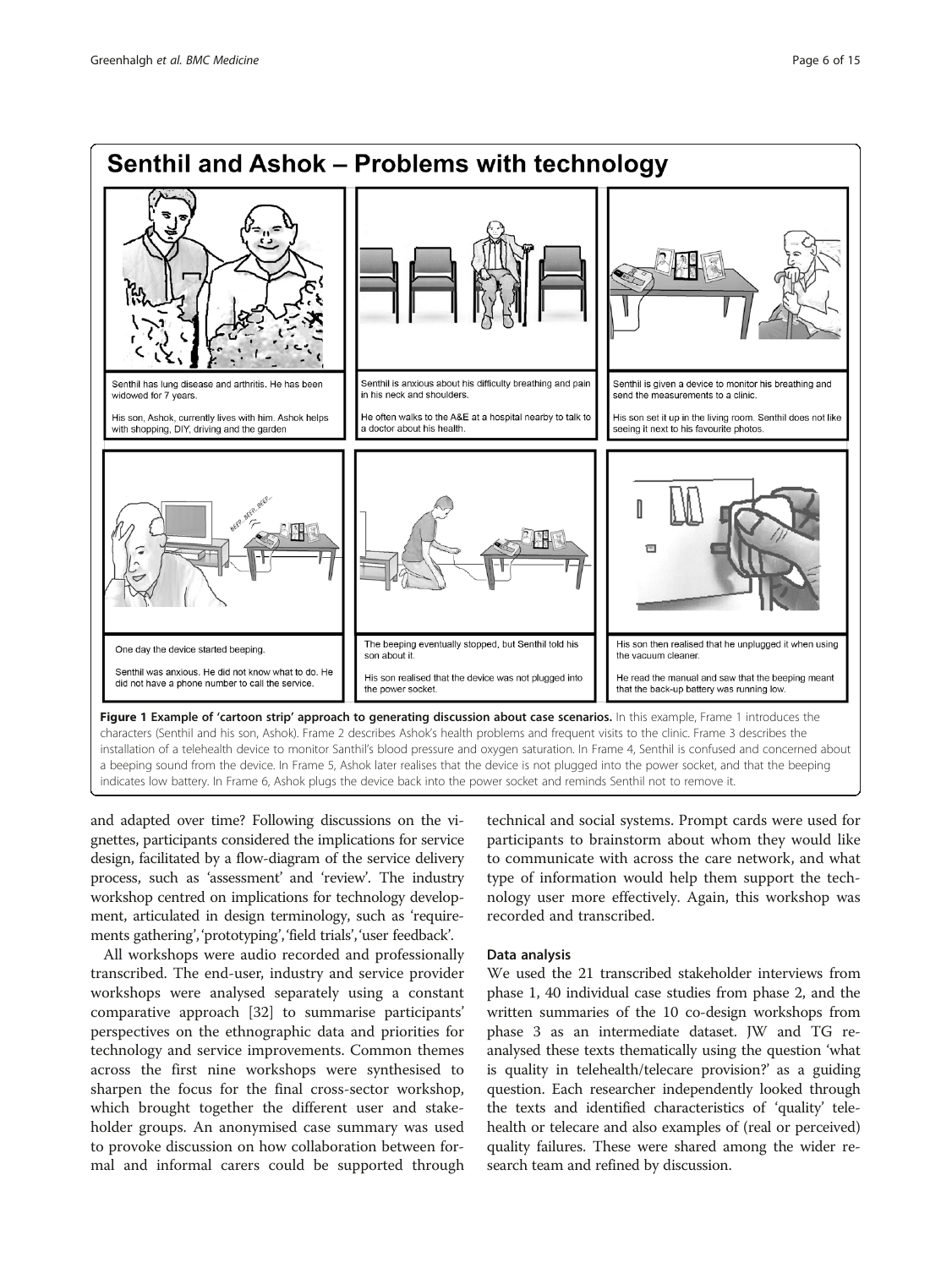#### Results

# Stakeholder interviews

Participants identified multiple interacting influences on the adoption, assimilation, implementation and sustainability of telecare. This included attributes of the technology (for example, relative advantage over existing arrangements, low complexity, risk involved in adoption), characteristics of the intended user (especially their physical and cognitive capabilities); the extent and nature of social influence (for example, limited awareness of these technologies among many health professionals, who, therefore, did not mention them to their patients); low levels of organisational innovativeness (due partly but not entirely to squeezed budgets); low levels of organisational readiness for telecare technologies (due partly to a perception that these innovations would not be costeffective); weaknesses in the assimilation process (especially inadequate assessment and tailoring to the individual and care network); weak embedding of telecare in the business-as-usual of the various organisations who might contribute to the support network; and poor links between users and developers at the design stage [17].

Findings from this phase highlighted that solutions for assisted living are complex innovations requiring input from, and coordination between, people and organisations. To promote adoption and use, the different contextual factors must be specified, understood and addressed. A number of important questions were raised that sat largely outside the domain of technology design, particularly with regard to how we optimise the process of assessment and personal 'tailoring' of an off-the-shelf device: how to overcome organisational inertia and lack of resource when introducing assistive technology services; how to make the services more cost-effective (and, hence, more attractive to commissioners and purchasers); and how to optimise the long-term support for the technology user so that it is sustained as a 'working' technology in the long term. Full details of the findings from this phase are presented elsewhere [17].

# Ethnographic case studies

Our ethnographic research revealed a huge diversity of individual and family circumstances, medical conditions (see Table 2), personal priorities, physical and cognitive capabilities, installed technologies, home environments, and extent of support from family and friends. The following anonymised excerpt from our case summaries illustrates the uniqueness of assisted living needs in people with multimorbidity while also highlighting a number of system-level problems that were common across many assistive technology users (and non-users) in both study sites:

Walter, a white British man aged 72, is single and lives with Christine [friend] along with her partner Phil, and their four children. […] He has chronic

obstructive pulmonary disease (COPD) as a result, he thinks, of his lifelong smoking. He says he used to have home oxygen last year for the COPD but the nurse told him he didn't need it because his oxygen levels were OK. Walter disagrees with the nurse's assessment. He said he feels he needs oxygen sometimes. He has high blood pressure, and also prostate problems that have led to urinary incontinence, for which he wears pads. Walter says he can go [to the pub] for a couple of pints, go to the toilet, and then still find himself 'leaking'. Because of his urinary problems and his breathing, Walter's sleep is very disturbed.

While Walter says,'I don't have any problems, memory wise', Christine explains that he does have memory problems (for example, he naps for an hour then wakes up and thinks it is the next morning), and he also has vacant periods for reasons that are unclear. He is waiting for an appointment for a brain scan. At night, Walter sometimes wanders about the house and tries to cook. This is not safe (he has burned toast in the past), so Christine has put a lock on the kitchen door.

Walter spends most of his time indoors watching TV, going outside periodically for a cigarette. The house is small and very cluttered with a tiny outside yard, and with 7 people and numerous animals, there is not much spare space. The nurses have talked about Walter having a wheelchair but Christine is not keen. There is no room in the cramped house to store it. Walter does not feel he needs a wheelchair. What they would really like is for the council to put a large gate on the back garden fence so they can get the car in, making it easier to get Walter into the car, especially on cold and rainy days.

Walter is on various medications, tablets and inhalers for the COPD and more tablets for the prostate problem. He has regular visits from health professionals and is somewhat confused about these. He has had telehealth equipment installed for about a year but he does not use it now and nobody has been to collect it […]. The devices include an oximeter, blood pressure monitor, thermometer and weighing scales. He still has a nebuliser, which he uses occasionally.

Walter says that someone talked about him having a pendant alarm but it didn't arrive. He had fallen 3 or 4 times in his bedroom and he didn't know what had caused the falls. He would very much like to have a pendant alarm.

A major practical issue for Walter and his adoptive family is his incontinence. Christine says that the incontinence pads cost £13 per pack and Walter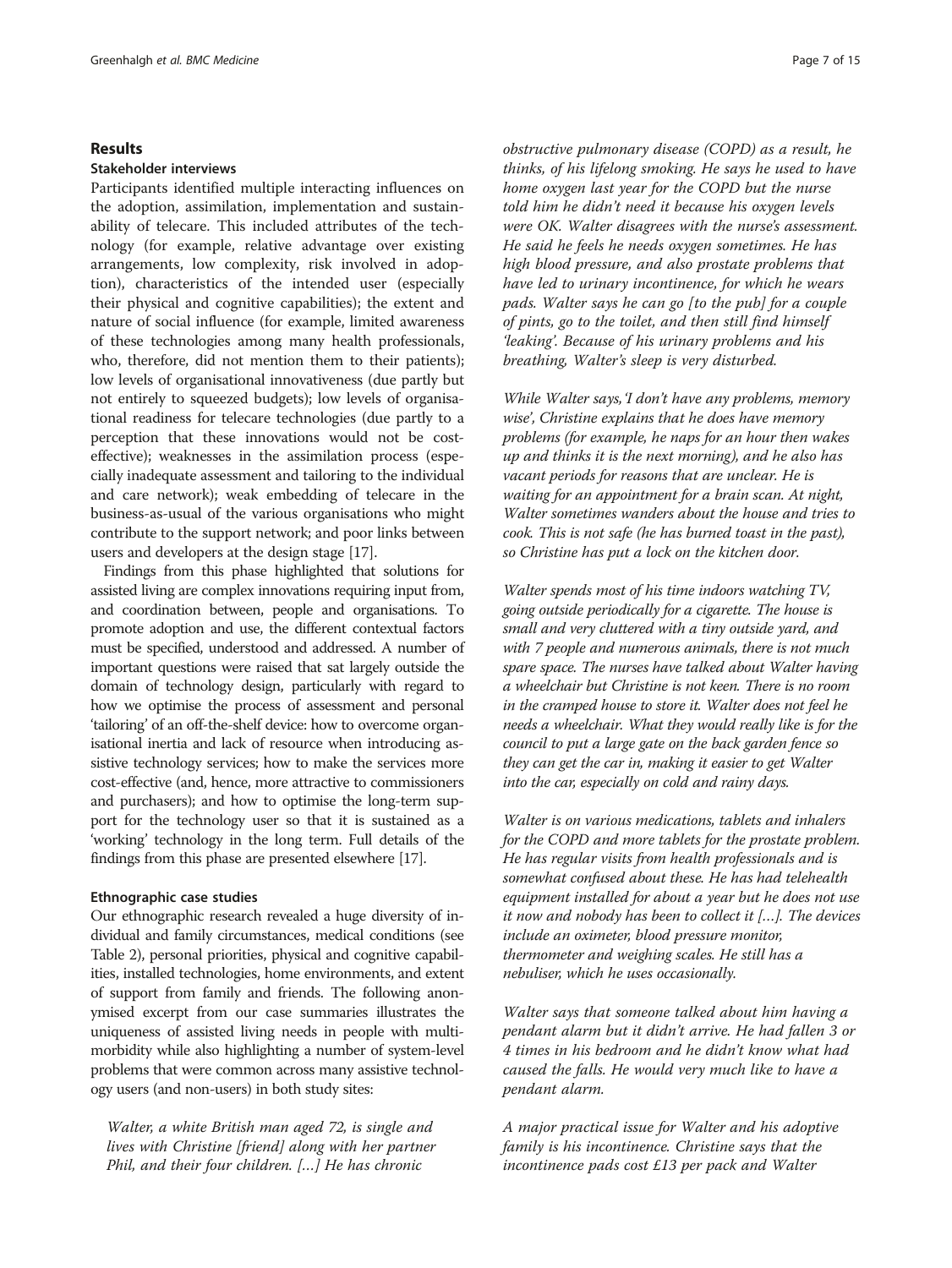sometimes goes through 2 packs per week. This is a significant drain on the family finances. They tried unsuccessfully to get them on prescription, and are now trying again. Christine explains:

'Last time, the nurse said, "Write down what he drinks, how often he drinks it, how many times he goes for a wee, see if you can measure his wee", and I'm at it 'You're joking aren't you, I've got four kids in the house, I can't be running in and out of the toilet when he's peeing'. Then when I wrote it all down she said "no, not good enough, he's not entitled to them." It got to the point where he was leaking on to the couch and they're telling me he's not good enough, you know what I mean?'

Walter gave up using the telehealth equipment because the times of taking the measurements were not convenient for his family. Walter needed Christine to help him take the measurements, but because of his sleep disturbance, he did not get up until late morning – by which time Christine was up and out of the house. They only used the equipment about six or eight times in total. The researcher asks whether the telehealth equipment was useful while he was using it. He replies there were lots of health professionals coming and going. He thought the point of the telehealth equipment was to save health professionals time but, he says, it didn't seem to.

Like many other cases in our sample, Walter has multiple medical problems that interact to produce the combination of low energy, low motivation and limited physical and cognitive capacity. Some of the installed technologies (for example, the weighing scales and thermometer) do not seem to match his medical conditions. Importantly, the very conditions for which he was deemed to need assistive technologies make him incapable of using them, mainly because of their non-specific effects on his energy and motivation. His medical conditions are neither stable nor fully diagnosed (his vacant periods, for example, may or may not have a neurological origin). What matters to him is getting out of the house – either to the back yard for a cigarette or to the pub for his pint.

Walter's case illustrates that telehealth relies on the person's own ability to use the equipment and/or on the ability and willingness of their family and friends to help them do so. Far from being 'plug and play', allowing remote monitoring of the individual whatever their capability and motivation, the technology makes high demands for cooperation and conformity – for example, in this telehealth service, a phone call must be made at 10 am. If the family routine does not mesh with that of the telehealth service, the technology quickly falls into disuse.

It is ironic that Walter has been equipped with a telehealth package costing several hundred pounds (which he cannot use because the routine for sending the readings does not align with the wider routine of his host family), but has been classified as ineligible for the simpler and cheaper solution of incontinence pads on prescription. The formalised assessment process, involving 'objective' measurement of the amount of urine passed with a view to categorising Walter as either 'needing' or 'not needing' incontinence pads, contrasts with Christine's account from a carer's perspective: she knows Walter intimately, and can describe from a subjective, livedbody perspective how the incontinence affects him and the rest of the family. Similarly, the privileging of 'objective' measures of oxygen 'need' led to Walter's oxygen service being withdrawn even though it gave him subjective benefit. The cases study thus raises (but does not answer) the question of whose perspective should 'count' in the provision of telehealth and other technologies from a limited budget.

Walter's case illustrates a much wider finding of our ethnographic work – that off-the-shelf technologies were rarely useful or usable by people with complex medical needs. Rather, successful solutions, where they occurred, had been produced for the participant through 'bricolage' – pragmatic, needs-focused customisation of the technology by a person who knew them well [18]. But his case also illustrates the limitations of bricolage, given the current technological and service climate: Christine and Phil have made numerous material adaptations to the house (for example, the kitchen door lock) to make it safe and accessible for Walter, but because the supply of telemonitoring service and domiciliary oxygen are driven by system-level protocols, criteria and standards, Walter's carers are powerless to customise these to meet his needs.

We have described Walter's case in depth to highlight key themes that were evident across many cases in our sample. Much more rarely, technologies were helpful and valued – and this occurred when they extended existing support from either family or professional carers. For example, participant Bonnie (aged 81) also suffered from chronic obstructive pulmonary disease; her daughter Carol liked the telehealth equipment, mainly because the oximeter readings often allowed her to convince her mother that there was no need to panic. However, using the equipment to obtain these reassuring readings involved Carol making face-to-face visits and doing considerable additional work. In this respect, the technology was neither labour saving nor time saving.

In sum, this ethnographic work revealed how people's capacities and capabilities, shaped by both socio-cultural frames and the physical and cognitive effects of illness and ageing, align to a greater or lesser extent with the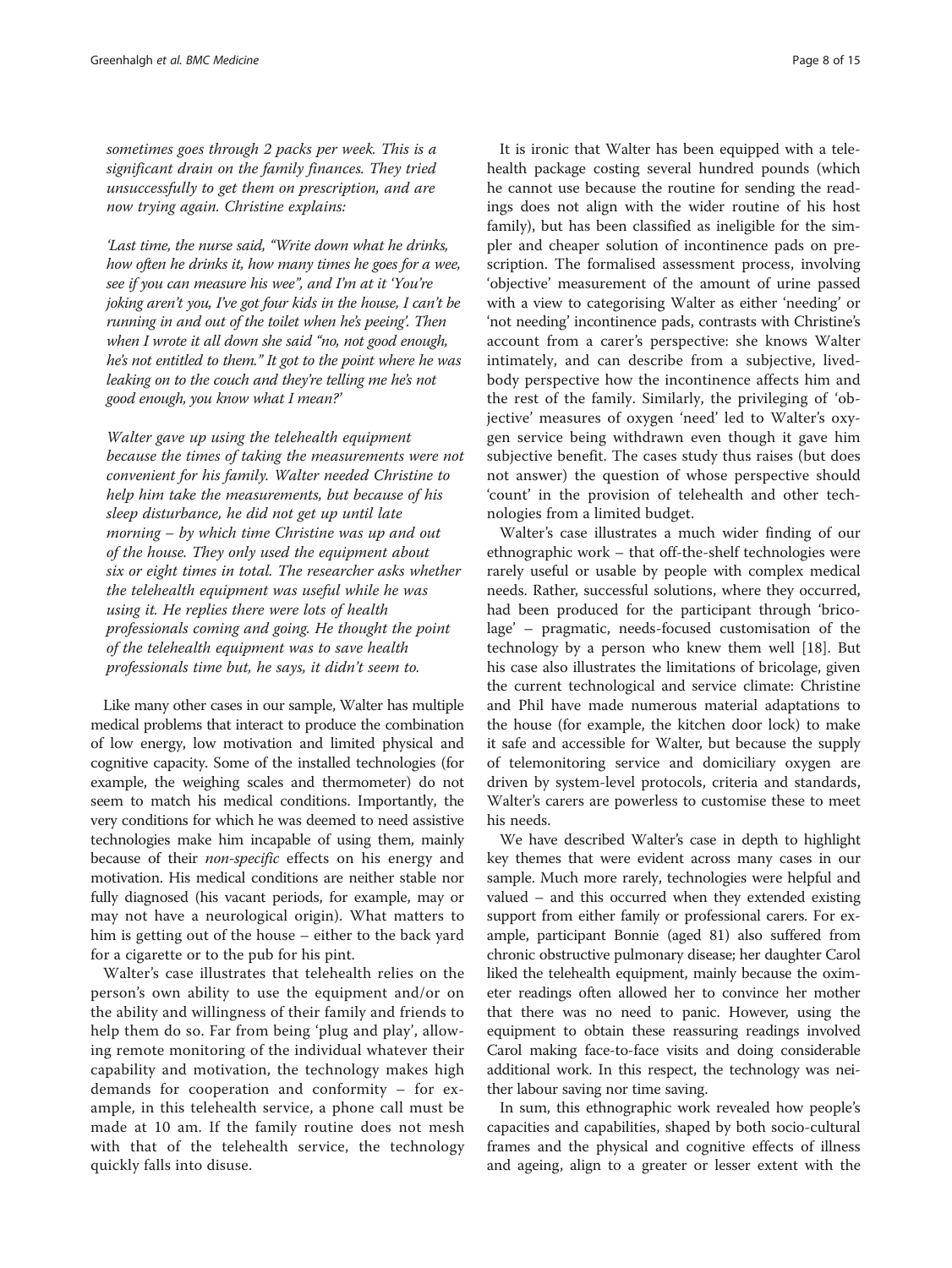material and symbolic properties of technologies in particular settings. Most crucially, these rich case studies have begun to characterise, in close clinical detail, how multi-morbidity affects people's ability to use technologies and the (often limited) extent to which technologies can prevent or attenuate the suffering of multi-morbidity. Further examples from our 40 ethnographic case studies are given in other academic publications [13,18]. In addition, 23 participants consented for the full text of their case summary to be published on the open-access ATHENE website [33].

# Co-design workshops

Workshops provided a lively and creative forum for people with assisted living needs, informal carers, service providers and technology suppliers to discuss the ethnographic data, share their experiences, and elicit technology and service design ideas to address issues raised. Key themes relating to the design of quality telehealth and telecare solutions included customisation and adaptation; information sharing and coordination; and ongoing social interaction and support. These are presented in turn below.

# Customisation and adaptation

Users, technology designers and service providers repeatedly emphasised the need to provide tailored solutions and gave numerous examples of barriers to effective customisation. The initial assessment visit was considered particularly critical to getting to know the patient/client, especially the specifics of how they live and their experience of their health condition. An important component of this visit must be to spend time talking with the end user and those close to them in order to find out what matters to them and ensure that any technology solutions are fully personalised. Workshop participants commented that this counsel of perfection was difficult to achieve in current clinical and social care practice, and that few technology suppliers are sufficiently skilled to undertake this work (which was considered to require clinical or clinically-related training).

'However much training you do and however good people are at delivering telecare, unless they take into account the person's situation and how they live in their home, it's going to be rubbish. I mean, ranging from not noticing they've got a dog, a large dog, which can muck up the bed sensor something rotten, or, for instance, that they use a wok to cook with, which is not very good if you've got a high temperature alarm in the kitchen…But it's really about talking to the person, spending time with them, not just once. Because the [current] idea is it's like a prescription, isn't it? You get this Telecare prescription and 'there it is, bye'. But actually, it's something you have got to work with. You've got to go back and go back again and make sure you review the need overall…So this always brings it home to me, you know, what you do in your case studies, what really matters…' (Occupational Therapist)

Experiences with installing assistive technologies brought participants to the view that practical reasoning is required, focusing on individual contexts, material constraints and the ends that are to be achieved. However, they also felt that the importance of such reasoning had not been fully acknowledged across the services, and that it was difficult to achieve because patients tended to be passed through distinct care teams, each with specific responsibilities and tasks along a so-called care pathway with connotations of an inflexible, 'production line' approach.

'If you're working in a service, you want to know, I'm doing this, this, this and if I have done that, then it's at the end of my duty and I can sort of pass this person on… But in reality, the situations that you face in health and social care, they're so complex and confused that if you really wanted to address somebody's needs, it's like a mini project. Where do you start and where do you end?' (Occupational Therapist)

One service provider described a one-off situation in which she was (unusually) able to tailor telecare technology to an individual patient's needs, because she did not have to follow set procedures and protocols:

'Recently I did an OT assessment for a lady who was not eligible for social care. And so I went into – almost like in an advisor capacity, assessed her and everything, but it turned out what she really wanted, what was really of value to her, was completely out of the box, you know. And I kind of made loads of phone calls, I went online, to contact various people and look at websites, as we were doing this… And instead of kind of doing the standard, which I would have normally done, because it was outside of the statutory circuit I could do this. And I sort of felt, you know, this is really quite good, this is much more like a role that I believe would help people. … So it's not all about the technology itself, it's also about the approach.' (Occupational Therapist)

Beyond the challenge of understanding user requirements, personalisation appeared to be further hindered by the limited range of technologies available locally. Service providers were often 'locked in' with particular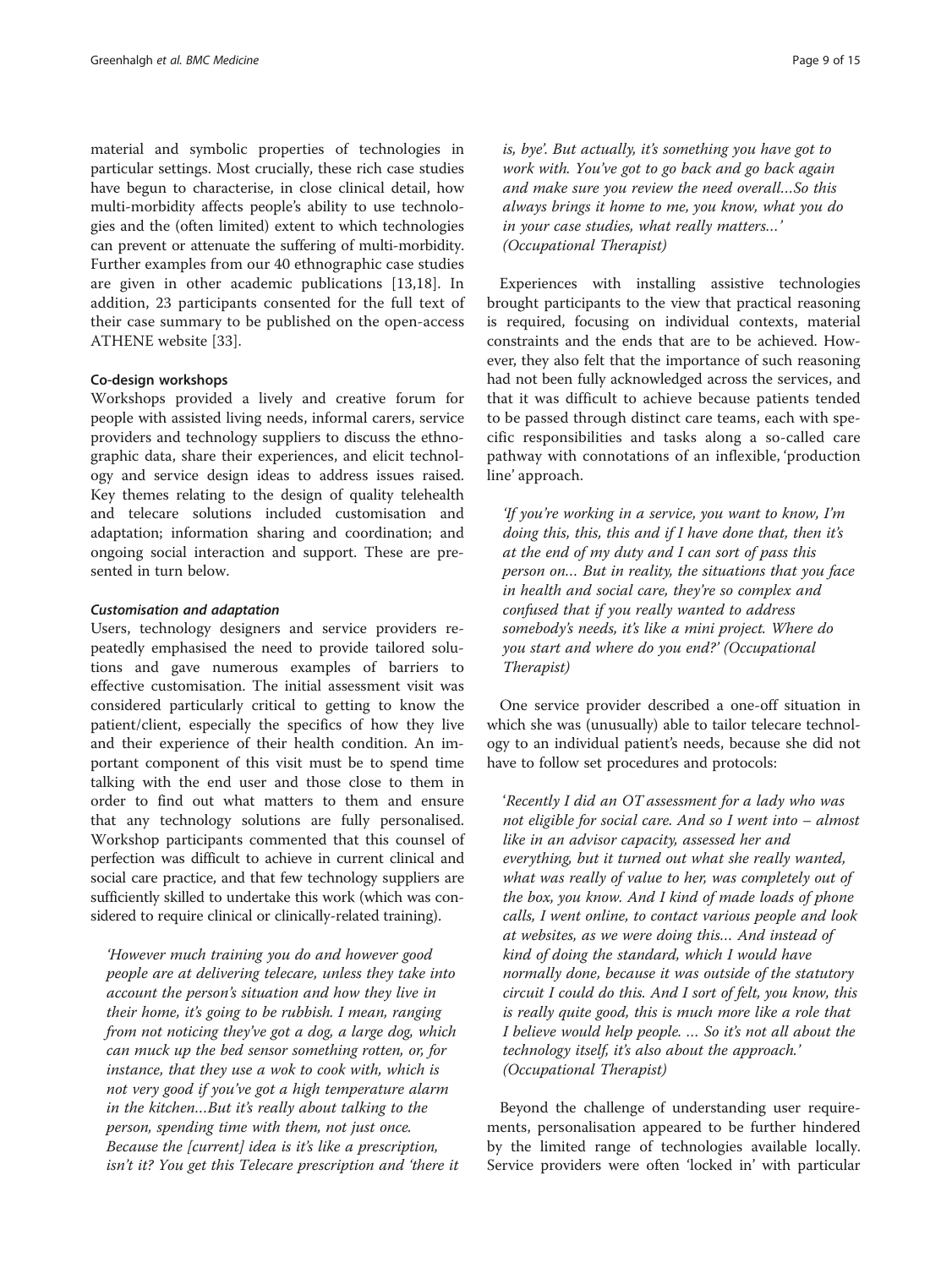devices and brands, provided as a standard package, and there were contractual limits on what could be provided by and to whom. Commissioners made the purchasing decisions, and clinicians then had to make the best of what was available. The purchasing model preferred by our participants was characterised by greater engagement between commissioning and service staff; greater control and flexibility to explore and trial different technology options; and a change in relationship between industry and commissioners (which currently assumes purchase of technologies in bulk).

'I think some of the problems we've got is the equipment in [name of city] was bought by commissioners, non-clinicians, and had there been more engagement with the clinicians who were going to use it, who had an understanding of the patients who were going to use it, it might be slightly different than what we've got. They jumped in feet first. … But ultimately, the decision was made on the basis of how much money, how many units, and it was a commissioning decision, not a clinician decision.' (Telecare Lead)

# Information sharing and co-ordination

Participants identified a need to support knowledge sharing and co-ordination within and between care services, as well as across formal and informal care networks. Currently, service chains – with several people involved in supporting an individual patient or client – are complex and lack effective integration and information sharing. To the extent that aspects of the telehealth or telecare service (for example, installation, the monitoring centre) are outsourced to subcontractors, this can add another level of separation.

'So if you are referring to another service for some intervention, you could have closed the case hoping the referral you've made is then going to do that bit of work. You might have the luxury of actually phoning or contacting that service and discussing something together, but that can be a luxury to be able to do that. Or even if you do that, that service are saying, we've got a two month waiting list, we can't see this person for ages. So again, the barrier, you know, is there physically to actually work together. And then things become a bit sort of strung out, it becomes a bit like Chinese whisper, as things go through different services.' (Occupational Therapist)

The workshops identified that improved intra- and inter-agency coordination and information sharing is needed to track users' changing circumstances and needs, identify any actions that need to be taken in response, and

enable continued development and customisation of assistive technology solutions. Participants' suggestions aligned closely with findings from the computersupported cooperative work literature that social and technical subsystems should be organised to support collaboration through mutual awareness (the sense of what the other collaborators are doing in order to provide a context for your own activity on a common project) [34] and facilitate sharing of both 'formal' knowledge (documented and accessible by people within an organisation) and 'informal' knowledge (gained over time through everyday practice, and not generally documented) [35]. Participants suggested, for example, that an assistive technology should be reviewed in conjunction with a routine clinical care visit, which could help sustain engagement with users in a more cost-effective way.

'It might be that by knowing that, say, a district nurse is planning a review, we could slot in a couple of simple questions and save the need for another resource, or then catch up with that district nurse afterwards…Or come along, and share that information. I just don't think we do enough of that and maybe there are some quick wins about when things are planned in.' (Telehealth Service Manager)

Such collaborative models could potentially overcome many of the difficulties of data integration and patient consent to share personal and health information. But as our workshop discussions highlighted, they presuppose an altruistic and collegial rather than commercial or contractual relationship between different professional staff and their respective organisations. In reality, achieving high motivation across the multiple actors to engage and contribute to the collective task of supporting an individual over time will be hard to achieve. Prioritising the subjective lived experience of the patient over the application of standardised criteria and checklists as the shared quality outcome could go some way to strengthening this collective effort.

'I prefer the idea – it's idealistic maybe, but that everything is looked at because it's working for the person, it's the holistic word again, but trying to get that ticking over with everyone understanding what the aims are so we're all working towards the same thing.' (Assistive Technology Lead for Adult Care Services, Local Authority)

Altruism and 'pro-sociality' (going beyond formal job requirements and procedures) in healthcare is often seen as an integral part of the job to help the patient. This is because the precise combination and sequence of skills to be used in particular circumstances cannot always be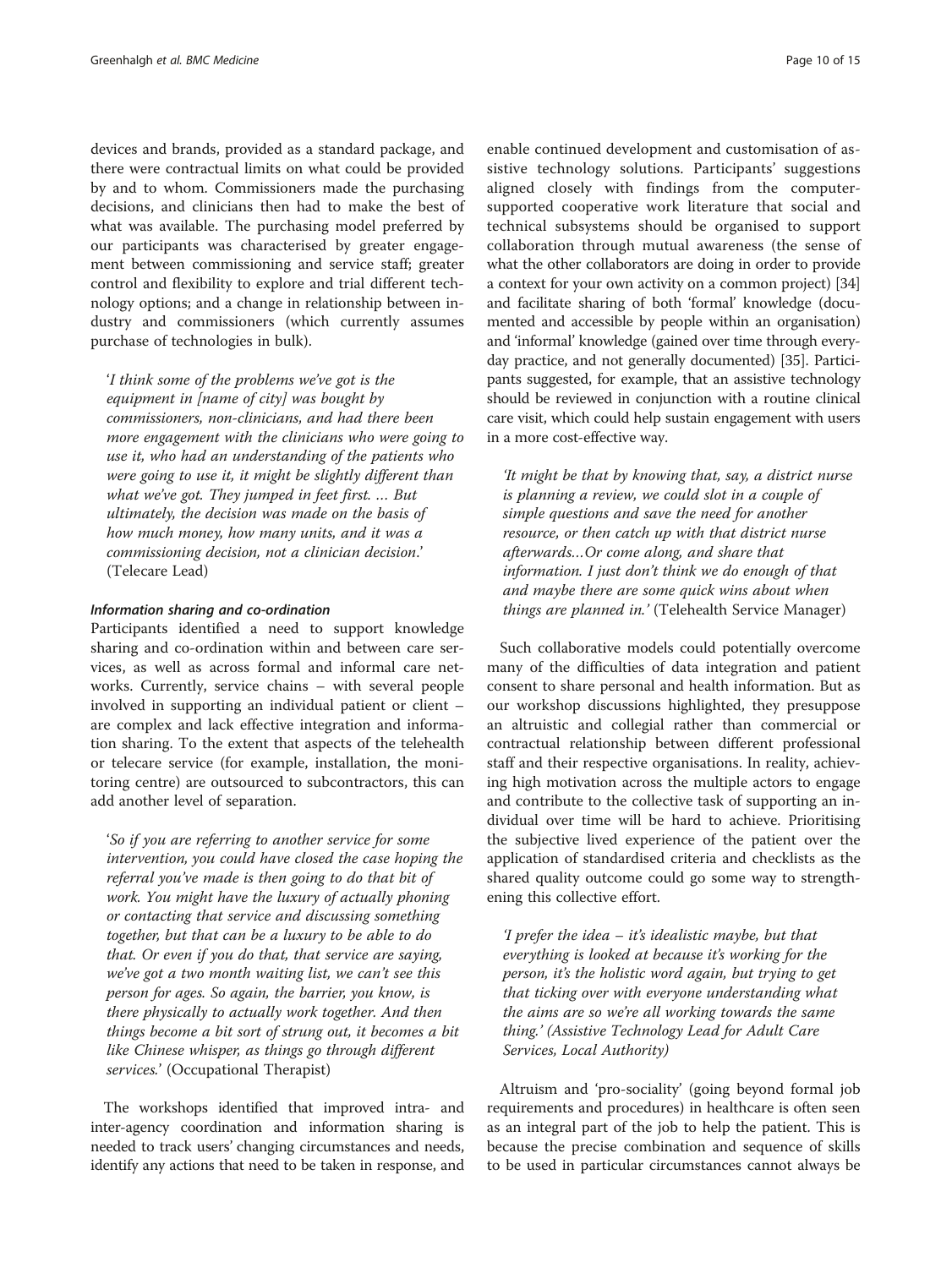specified in advance [36]. Effective design and delivery of assistive technology therefore relies on spontaneous cooperative acts to deal with task complexity and uncertainty, which in turn requires a collective motivation to address problems as and when they arise. In healthcare settings, frontline staff have first-hand contact with patients, and so they have an advantage in establishing the engagement and empathy that motivates pro-social behaviours. A challenge for telecare and telehealth will be to foster a similar understanding and motivation across all those who contribute to the implementation, maintenance and sustained use of the technology solution.

# Ongoing social interaction and support

Thirdly, participants talked about the role of social supports to bridge the design-realty gap. Family members usually played a key role in decision making, liaising with the services and solving problems with the technology, stepping in as needed to set up equipment or resolve technical issues. However, human resources within the care network of a patient or client were variable. For users who depended solely on professional services, even minor problems (for example, replacing batteries on a device) could pose significant confusion and disruption:

'With the carbon monoxide ones…I didn't realise it was that, but for months I heard this beep, beep, where the hell is it coming… and it didn't dawn on me that it was the carbon monoxide one…It wanted a battery, all it needed was a battery. But I didn't know where the battery was going to go, I couldn't change it....I put it on the settee behind the cushion…But it took them so long to come and change the battery for me....I rang them and told them. … And it was about two weeks before Christmas that I told them, and then one week passed and they said, "oh he's off sick". So it went through Christmas and then New Year and then it was January before they came.' (Telehealth user Elsie aged 82)

Participants emphasised that service providers need to assess available social resources, involve them in the design of the care solutions, and be prepared to respond to diverse and often subtle and mundane issues. Service users emphasised a need for staff to reach out to users to create opportunities for interaction (for example, face-to-face or over the phone) to support them with technology, and create a sense of familiarity and 'being cared for'. Building personal relationships with users and their care networks would, participants said, improve the user's understanding and perception of the technology, as well as the confidence to raise issues or request further adaptations or support. They felt that investment in these human efforts would greatly increase effectiveness of the technology.

'You get, "Oh, you pull this, you pull that," and you get muddled…We get five minutes, perhaps. They're used to the piece of equipment, whatever you like to call it. And it is very difficult because, especially in my age group, we look such utter fools in asking for more help to understand what is going on and how it can help. Give us a five-minute talk, you're lost…And that's another thing, you see; if you called in perhaps the next day or a couple of days later, and had a cup of tea and that and talked it over, you'd find where the difficulties are…And that second or third visit to see would make all the difference. If you went back a week, a fortnight, later and had it out, it would be more efficient, financially as well.' (Telecare user, Mrs K, aged 80)

Participants also emphasised that building relationships through ongoing informal and open-ended interactions with clients would provide the service with information they needed to support and monitor the user effectively. In particular, building a relationship between the client and monitoring staff (whether face-toface or someone at the end of the telephone) was important, because frequent and informal contact provided insight into aspects of their life that would have a bearing on the use or appropriateness of the technology (for example, illness, life events, anxieties).

'We had a patient recently that it was just too much for her *(to use telehealth)* at the moment because she's trying to get a carer for her mother, so we put her on a break for a couple of weeks. She had all the intentions to do it, but not at that time, it wasn't, you know, it was the last thing that she needed to do.' (Telehealth Centre Operator)

This subtle, granular information about the detail of technology users' lives was felt to be difficult to capture through formal assessments or data integration. For this reason, participants concluded that services should make efforts to maintain frequent contact and exploit opportunities for interaction with users and their care network (for example, by making the most of interactions relating to 'false alarms', test calls and maintenance).

Technology developers acknowledged the importance of formal and informal social support networks, but they assumed these networks were usually in place to implement and support the technology effectively. However, when they considered the problems faced among ATHENE case participants, they raised a number of suggestions for greater social affordance within the design, so that assistive technologies could better facilitate the social connectivity and cohesion required to support the user alongside the technology.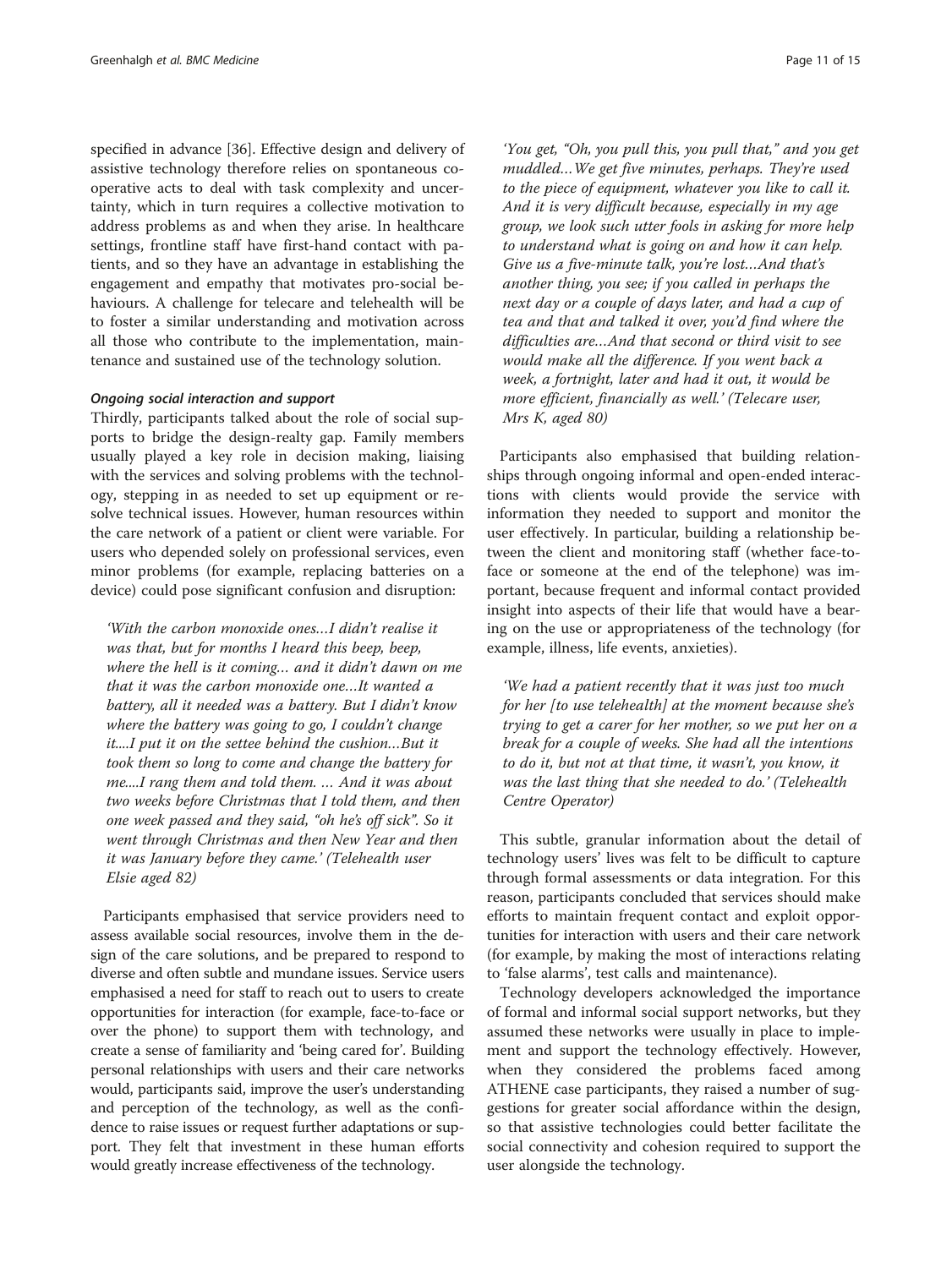'It's not our job as a technology provider to create social networks for people, people can do that for themselves. We have to be aware that we don't get in the way of those social networks…And maybe the answer isn't to make it [the technology] as simple as possible. Maybe the answer is to make it as socially adaptive as possible. So maybe a good Telehealth system would be one that relies very strongly on [social networks].'. (Business Development Lead)

Table 3 summarises the key dimensions of quality gleaned chiefly from the phase 3 workshops, informed and refined by findings from earlier phases.

# **Discussion**

# Summary of key dimensions of quality

This paper has described qualitative research on people with a range of assisted living needs as well as the perspective

of technology designers and service providers. Ethnographic studies of the user experience were particularly central in informing co-design workshops. These workshops were technology-agnostic – that is, their purpose was not to inform a specification for a particular technology but to distil more abstract design principles for both technologies and (more broadly) the services in which they are installed and used.

The ARCHIE framework in Table 3 states that telehealth and telecare products and services must be anchored in what matters to users; realistic about the natural history of illness, continuously co-created (developing and adapting solutions in an ongoing way with those who are using them), underpinned by strong  $hu$ man relationships and embedded in social networks; integrated using the principles of computer-supported cooperative work (maximising mutual awareness and mobilising knowledge and expertise across the network);

Table 3 The 'ARCHIE' framework of quality principles for designing, installing and supporting telehealth and telecare products and services

| Archie: anchored, realistic, continuously co-created, human, integrated, evaluated |                                                                                                              |  |
|------------------------------------------------------------------------------------|--------------------------------------------------------------------------------------------------------------|--|
| Principle 1                                                                        | Design and development should be ANCHORED in a shared understanding of what matters to the patient or client |  |

Spend time with the individual to find out what activities and functions are personally meaningful and important to them. These are often socio-culturally framed (for example,. relating to historical accounts of their lives, family or community roles, and cultural or religious practices). 'What matters to the person' should be shared and understood by all involved in supporting him or her. Advocacy may be needed to represent the client and ensure their needs and goals remain central.

#### Principle 2 The technology solution and care package should be REALISTIC about the natural history of illness and the (often progressive) impairments it may bring

The idea that assistive technologies can cure degenerative disease or fully compensate for its effects is a modernist myth. With few exceptions, multi-morbidity steadily and inexorably compromises key aspects of functioning. Non-specific impairments (for example, chronic tiredness, loss of motivation, dulling of cognitive capacity) may interfere with a person's ability and motivation to use a technology that has been designed to alleviate specific physical, mental or emotional impairments. Effective solutions take both the materiality and affordances (of technology) and the capability (of the user) into account.

#### Principle 3 Solutions should be CONTINUOUSLY CO-CREATED along with users and carers, using practical reasoning and common sense

Personalisation of solutions should be seen as a continual process that never ends, rather than as part of a standardised, one-off assessment. Formal and informal care networks require capacity to track and review the solution while in use, recognising that further customisation and innovation are likely. Creativity is needed to deal with diverse and abnormal situations, including 'outside the box' thinking and practical reasoning, rather than sticking rigidly to standard protocols and procedures.

#### Principle 4 HUMAN elements (personal relationships, social networks) will make or break a telehealth or telecare solution

Frequent inter-personal interactions with users and their carers (as informal as possible) will build their familiarity with the service and promote trust, a sense of being cared for and confidence to take the initiative if problems arise. Such interactions will also develop providers' knowledge about key contextual factors that may have a bearing on delivery of effective and dependable support. Technology needs to be aligned with both formal and informal social support that can bridge the design-reality gap in ways that are sometimes very subtle. It is important to consider the available human resources within the intended user's care network, and how members of this network might connect with the technology and service to support use and customisation.

#### Principle 5 The service must be INTEGRATED by maximising mutual awareness, co-ordination and mobilisation of knowledge and expertise

Everyone involved (both lay and professional) must be clear about the patient's or client's changing needs and capabilities and about the technical and social supports in place. They must also have an ongoing sense of what the other collaborators are doing to provide a context for their own activity towards the common goal of supporting the person to achieve what matters to them. To that end, it is crucial to mobilise the different knowledge and expertise within the network – both formal (shared, for example, through systematic entry and exchange of data on records) and informal (shared, for example, through storytelling, inter-disciplinary case-based discussion and informal interactions).

### Principle 6 EVALUATION and monitoring is essential to inform system learning

Few telehealth and telecare programmes to date have maximised the potential to learn and improve. Technology designers and services need to monitor use and experience of technology solutions, workarounds developed for them and the repurposing of the technology and service, to inform ongoing innovation and improvements for both individual clients and the wider system.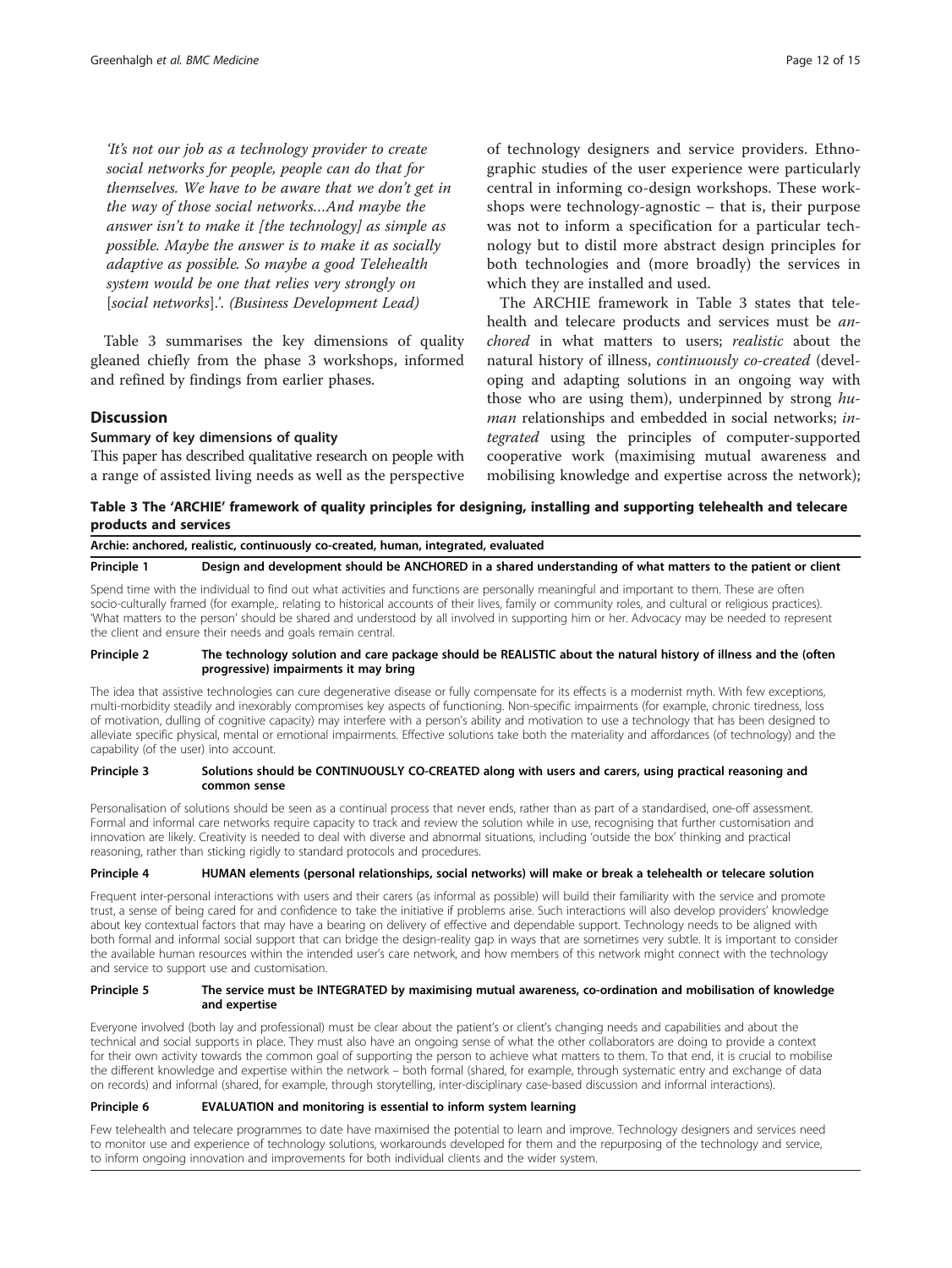and evaluated with a view to both single-loop learning (individual case review) and double-loop learning (improvement at organisation and system level) [37].

# Comparison with other literature

As noted in the introduction, much research in the biomedical literature on assisted living has been modernist in its vision, technological in its focus and oriented to demonstrating proof of concept – that is, that the technology 'works' in optimal experimental conditions, ideally in a randomised controlled trial design [3,4,9]. This study, in contrast, has aligned with research from sociological and philosophical traditions, which place central emphasis on what matters to patients. Such traditions view 'assisted living' as an effortful accomplishment of dynamic networks of humans and technologies, which must be optimally aligned and continually adapted to deliver success [7,11-13,15,27,38-40].

Sited within this broader literature, our findings are perhaps unsurprising. In particular, they resonate strongly with previous findings by the EFORTT research team on 'networks of accountabilty' in telecare [12] and with Jeanette Pols' rich ethnographic study 'Care at a distance' [15]. The ethical framework for telecare proposed by the EFORTT researchers consists of seven main questions: to what extent have users been consulted and involved in the design of a telecare device?; what problems can telecare help with (and, implicitly, what can it not help with)?; who is connected to the telecare system?; how might the device change the home?; who (patient, carer and so on) will be the active user of the device?; is the effort needed to deliver the service worthwhile in this case?; and what would happen if the person's condition deteriorated? [12].

# Strengths and limitations of this study

The main strength of this study is our use of multiple qualitative methods, combined in sequence, to build up a particularly rich picture of the challenges of designing, installing and using assistive technologies in a UK setting, giving particular emphasis to the voice of the person with assisted living needs. These methods have allowed us to capture detailed ideas and proposals for improving these processes at the level of the individual patient or client – and at organisational and sector level. Another advantage of our study is the interdisciplinary nature of the research team, which included a medical doctor (TG) and an occupational therapist (PS) as well as a psychologist (JW), computer scientist (RP) and sociologists (MR and SH). Our diverse backgrounds enabled us to combine a strong clinical focus with a robust theoretical approach to consider how people and technologies come together (or not) to meet the clinical and existential needs of a person with multi-morbidity.

The main limitation of this study is not methodological but philosophical. We have produced recommendations that are not easy to implement because they require fundamental changes in how different stakeholder groups operate and interface with one another. Not only have we not come up with a specification for a technology that will 'fix' the challenges of telehealth and telecare provision; we have demonstrated that no such technological fix can ever be developed. The solutions we propose, based on our findings and supported by previous findings from the EFORTT study in particular, are orders of magnitude more difficult to deliver, since they demand far-reaching changes in the organisation and delivery of services, the way health and care organisations purchase technologies, the way staff from these organisations work together on the ground, and the level of ongoing commitment by all players that will be needed to maintain an assisted living solution once it has been developed. A reviewer of an earlier draft of this paper commented that some of the problems evident in our data relating to the introduction and use of assistive technologies (and, by implication, the support of people with multiple co-morbidity more generally) stem not from the technologies themselves or their 'implementation' but from 'wider patterns of organisation and delivery of personal services, and the neo-liberal attack on the allocation of resources to them'. We agree with this comment, though it is beyond the scope of this paper to address it in detail.

# Conclusions

Technologies hold huge potential for supporting highquality care and independent living in people with multi-morbidity. But solutions, if they are to be scalable and sustainable, must be socio-technical (that is, technologies must be developed alongside the networked social relations that make them 'work') and pragmatically customised to meet people's unique and changing medical, personal, social and cultural needs.

For the ARCHIE principles to be realised, three key shifts are required across the sector – none of which will be easy or cheap. First, both technology designers and assistive technology services need to shift their focus from developing, installing and monitoring a particular technology to a more dynamic focus on performance (supporting technologies-in-use). Second, those who commission telehealth and telecare services need to shift from standardised care packages (the one-size-fits-all 'home care contract') to personalised solutions (that is, they should require providers to adapt products and services to the patient's needs and preferences). Thirdly, industry (perhaps supported by relevant incentives by government) must drive a shift in the *design model* from 'walled garden' branded solutions (packages that are designed to interface only with a particular manufacturer's products) to components that are designed to be combined creatively by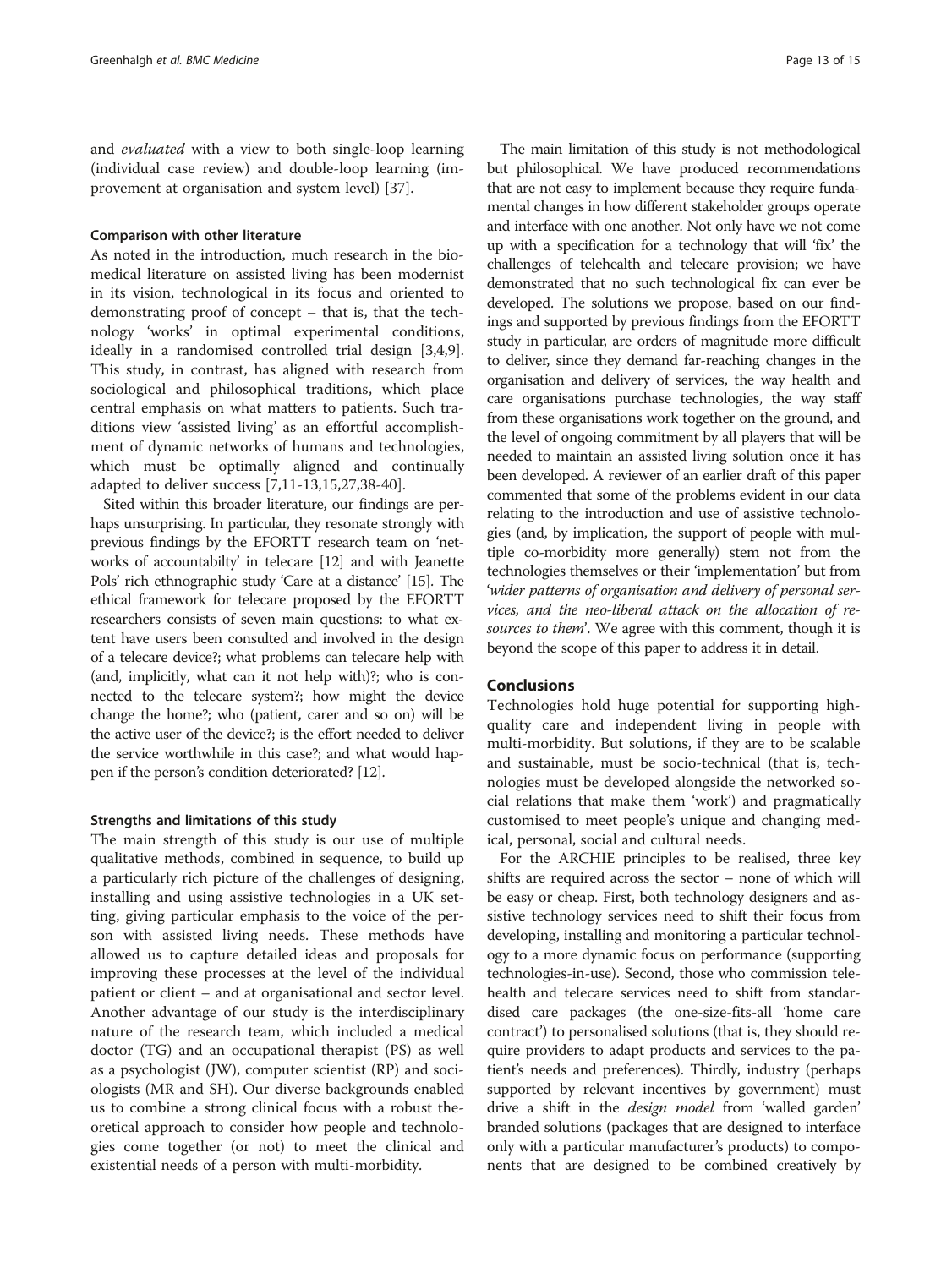people making their own ad hoc solutions to one-off challenges, and which must, therefore, be inter-operable across multiple devices and platforms. Technological advances are important, but they must be underpinned by a robustly user-centred approach to technology design and service delivery by industry and service providers.

What we mean by 'a robustly user-centred approach' goes beyond existing practices where users are invited to take part in requirements gathering and evaluation processes. In relation to the former, the 'turn to the social' in information and communication technology design, first proposed over 20 years ago [41], emphasised the importance of understanding the context of use and led to the adoption of ethnographic methods of the kind we have used in this study. What our studies reveal, however, is that prevailing assumptions about the influence of context – both material and social – on how people use technology are inadequate. Context is not a stable feature of the setting into which a technology is to be deployed that can be defined in advance for a specific use or user; rather, context and use are dynamic and co-constitutive [42]. Industry and service providers must implement design and delivery processes where users (patients, their informal and formal carers) are able to negotiate and evolve – to co-produce – both the technologies and the services supported in and through them. We offer the six principles of the ARCHIE framework to industry and service providers as a means to help orientate them to what a robustly usercentred approach should deliver.

# Box 1: Key messages

- Telehealth and telecare technologies are not, and never will be, 'plug and play' or 'one size fits all'.
- Many people who are fitted with such technologies never use them because of insufficient adaptation to the person's physical and cognitive capabilities and/or to the personal, family, socio-cultural and organisational context(s) in which they can be made to 'work' (or not).
- Telehealth and telecare should be thought of as an ongoing, personalised service, supported by technology and requiring a network of lay and professional carers, not as a technology package that is installed on a one-off visit.
- We introduce the ARCHIE standards: provision of telehealth and telecare should be Anchored in a shared understanding of what matters to the user; Realistic about the natural history of illness; Co-creative, evolving and adapting solutions with users; Human, supported through interpersonal relationships and social networks; Integrated, through attention to mutual awareness and knowledge sharing; Evaluated, to drive system learning.

#### Competing interests

The authors declare that they have no competing interests.

#### Authors' contributions

TG and RP conceptualized the study. JW, PS and SH led the fieldwork including recruiting participants, collecting and managing data. All authors contributed to an interdisciplinary data analysis. TG wrote the first draft of the paper. All authors had significant intellectual input to revisions of that draft, and checked the final manuscript. All authors read and approved the final manuscript.

#### Acknowledgements

We thank the study participants including people with assisted living needs and their carers, the members of the ATHENE steering group, and peer reviewers for helpful comments on earlier drafts of this paper. We thank Guy Dewsbury for input to team discussions and for developing and maintaining the ATHENE website. The empirical work for this study was funded by the Technology Strategy Board under its Assisted Living Innovation Platform (2797-25242/400217). TG was also supported by an NIHR Senior Investigator Award. Details of ethical approval are given in the text.

#### Author details

<sup>1</sup>Department of Primary Care Health Sciences, University of Oxford, 2nd floor, New Radcliffe House, Walton St, Oxford OX2 6GG, UK. <sup>2</sup>Department of Computer Science, Queen Mary University, Coventry, UK.<sup>3</sup> Centre for Primary Care and Public Health, Barts and the London School of Medicine and Dentistry, London, UK. <sup>4</sup>East London NHS Foundation Trust, London, UK.<br><sup>5</sup>Department of Computing Lancester University Lancester UK. <sup>5</sup>Department of Computing, Lancaster University, Lancaster, UK.

#### Received: 15 January 2015 Accepted: 19 January 2015 Published online: 23 April 2015

#### References

- 1. Lewin D, Adshead S, Glennon B, Williamson B, Moore T, Damodaran L, et al. Assisted living technologies for older and disabled people in 2030. A final report to Ofcom. London: Plum Consulting; 2010. p. 2010.
- 2. Cohen SA. A review of demographic and infrastructural factors and potential solutions to the physician and nursing shortage predicted to impact the growing US elderly population. J Public Health Manag Pract. 2009;15:352–62.
- 3. Greenhalgh T, Procter R, Wherton J, Sugarhood P, Shaw S. The organising vision for telehealth and telecare: discourse analysis. BMJ Open. 2012;2:e001574.
- 4. Demiris G, Hensel BK. Technologies for an aging society: a systematic review of "smart home" applications. Yearb Med Inform. 2008:33–40.
- 5. Commission to the European Parliament European Economic and Social Committee and the Committee of the Regions. Ageing well in the information society: an i2010 initiative. Action plan on information and communication technologies and ageing. Brussels: European Union; 2007.
- 6. McCartney M. Show us the evidence for telehealth. BMJ. 2012;344:e469.
- 7. Oudshoorn N. Who cares? Telecare technoloiges and the transformation of healthcare. London: Routledge; 2010.
- 8. Percival J, Hanson J. Big brother or brave new world? Telecare and its implications for older people's independence and social inclusion. Crit Soc Policy. 2009;12:358.
- 9. Steventon A, Bardsley M, Billings J, Dixon J, Doll H, Hirani S, et al. Effect of telehealth on use of secondary care and mortality: findings from the Whole System Demonstrator cluster randomised trial. BMJ. 2012;344:e3874.
- 10. Greenhalgh T. Whole System Demonstrator trial: policy, politics, and publication ethics. BMJ. 2012;345:e5280.
- 11. Dourish P, Bell G. Divining a digital future: mess and mythology in ubiquitous computing. Cambridge, MA: MIT Press; 2011.
- 12. Mort M, Roberts C, Pols J, Domenech M, Moser I. Ethical implications of home telecare for older people: a framework derived from a multisited participative study. Health Expect. 2013. doi:10.1111/hex.12109.
- 13. Greenhalgh T, Wherton J, Sugarhood P, Hinder S, Procter R, Stones R. What matters to older people with assisted living needs? A phenomenological analysis of the use and non-use of telehealth and telecare. Soc Sci Med. 2013;93:86–94.
- 14. Oudshoorn N. Telecare technologies and the transformation of healthcare. Houndmills, Basingstoke: Palgrave Macmillan; 2011.